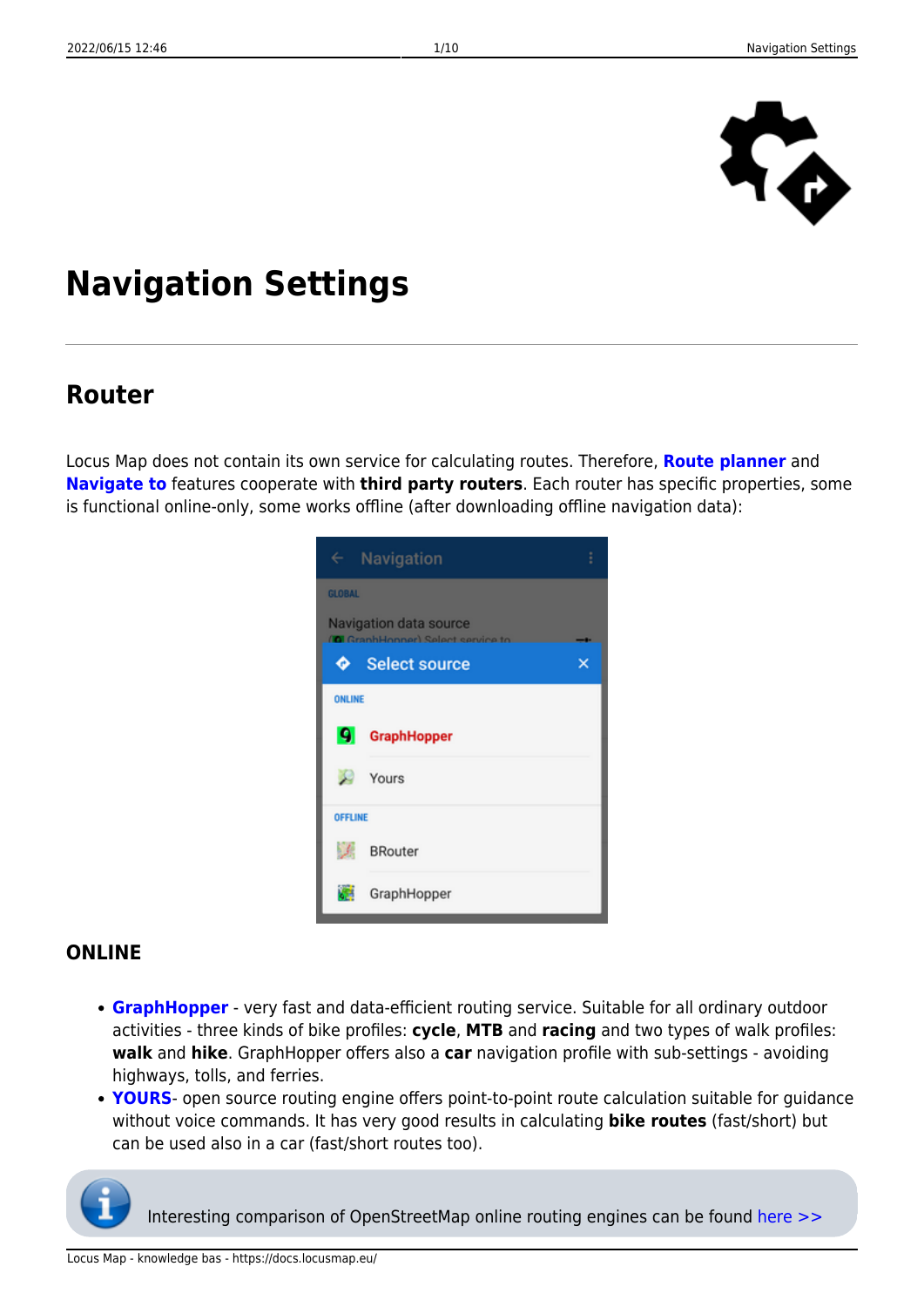Last update: 2022/04/07 manual:user\_guide:functions:navigation:settings https://docs.locusmap.eu/doku.php?id=manual:user\_guide:functions:navigation:settings 14:47

### **OFFLINE**

- **[BRouter](https://play.google.com/store/apps/details?id=btools.routingapp)** external offline router requires the installation of an independent application **BRouter** and downloading offline navigation data:
	- launch BRouter



o select Download manager



zoom in and select the area you need for offline routing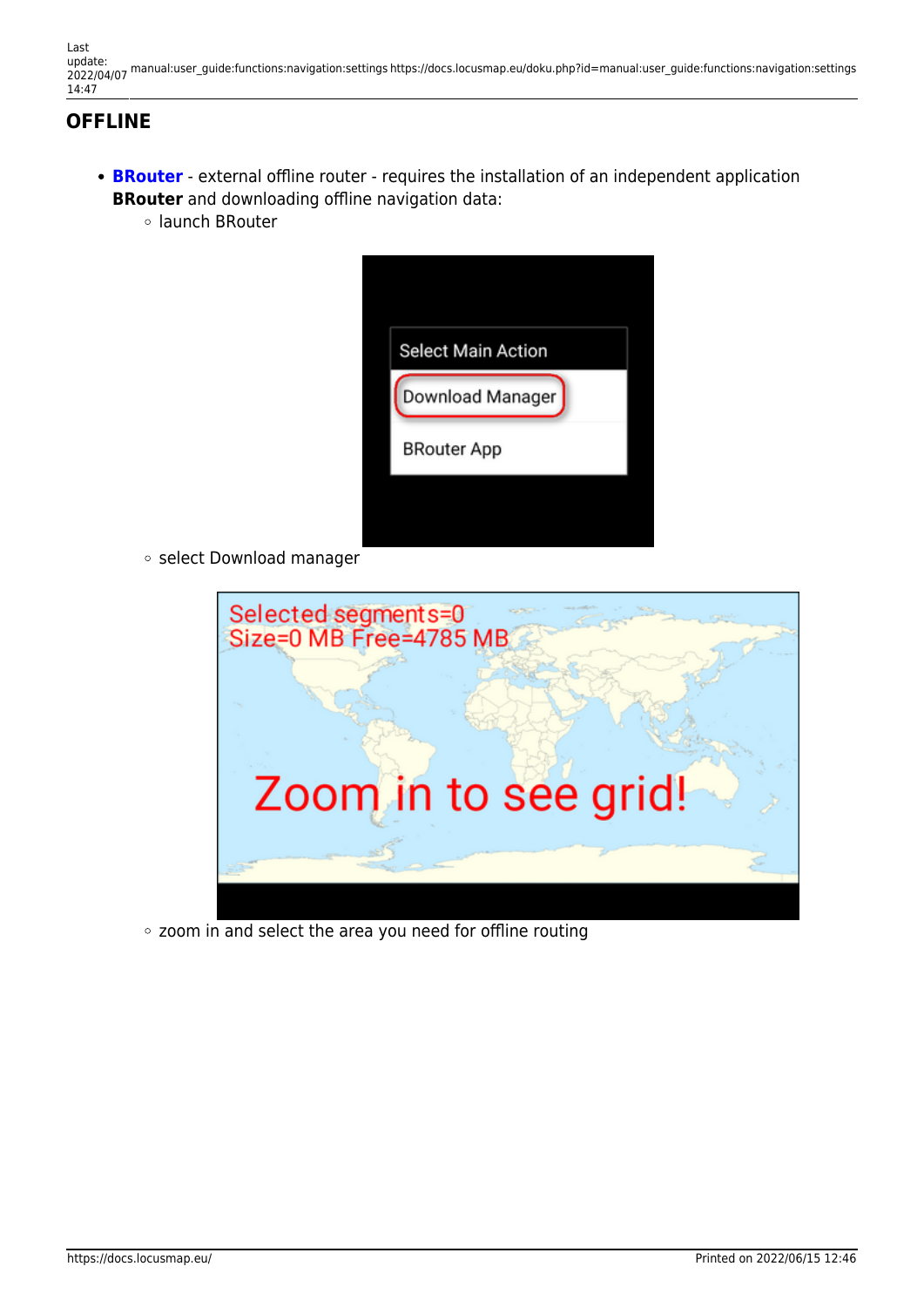

Confirm downloading of the selected data file.

BRouter offers many more routing profiles with additional configuration:

| $\leftarrow$                                                 | Navigation                                                                                                                                                                                                                              |                                                                |            |             |  |
|--------------------------------------------------------------|-----------------------------------------------------------------------------------------------------------------------------------------------------------------------------------------------------------------------------------------|----------------------------------------------------------------|------------|-------------|--|
| Router<br>navigation and route planning<br>Link with presets |                                                                                                                                                                                                                                         | (C BRouter) Select service to calculate routes for             |            |             |  |
| Select voice                                                 | <b>BRouter settings</b>                                                                                                                                                                                                                 | Activate selected app preset automatically at navigation rtart |            | ×           |  |
| ešans.<br>Rychlá                                             | e de la composición de la composición de la composición de la composición de la composición de la composición de la composición de la composición de la composición de la composición de la composición de la composición de l<br>Short | తాం<br>Motorcycl<br>ë                                          | ீ்<br>Fast | ி்<br>Short |  |
| 50.<br><b>MTB</b>                                            | య్<br>Racing                                                                                                                                                                                                                            | Walk                                                           | 鉴<br>Hike  | Climb       |  |
| Wet conditions<br>Prefer less demanding route in wet weather |                                                                                                                                                                                                                                         |                                                                |            |             |  |
|                                                              |                                                                                                                                                                                                                                         |                                                                |            |             |  |
|                                                              |                                                                                                                                                                                                                                         |                                                                |            |             |  |
|                                                              |                                                                                                                                                                                                                                         |                                                                |            |             |  |

You can also change the profile selection: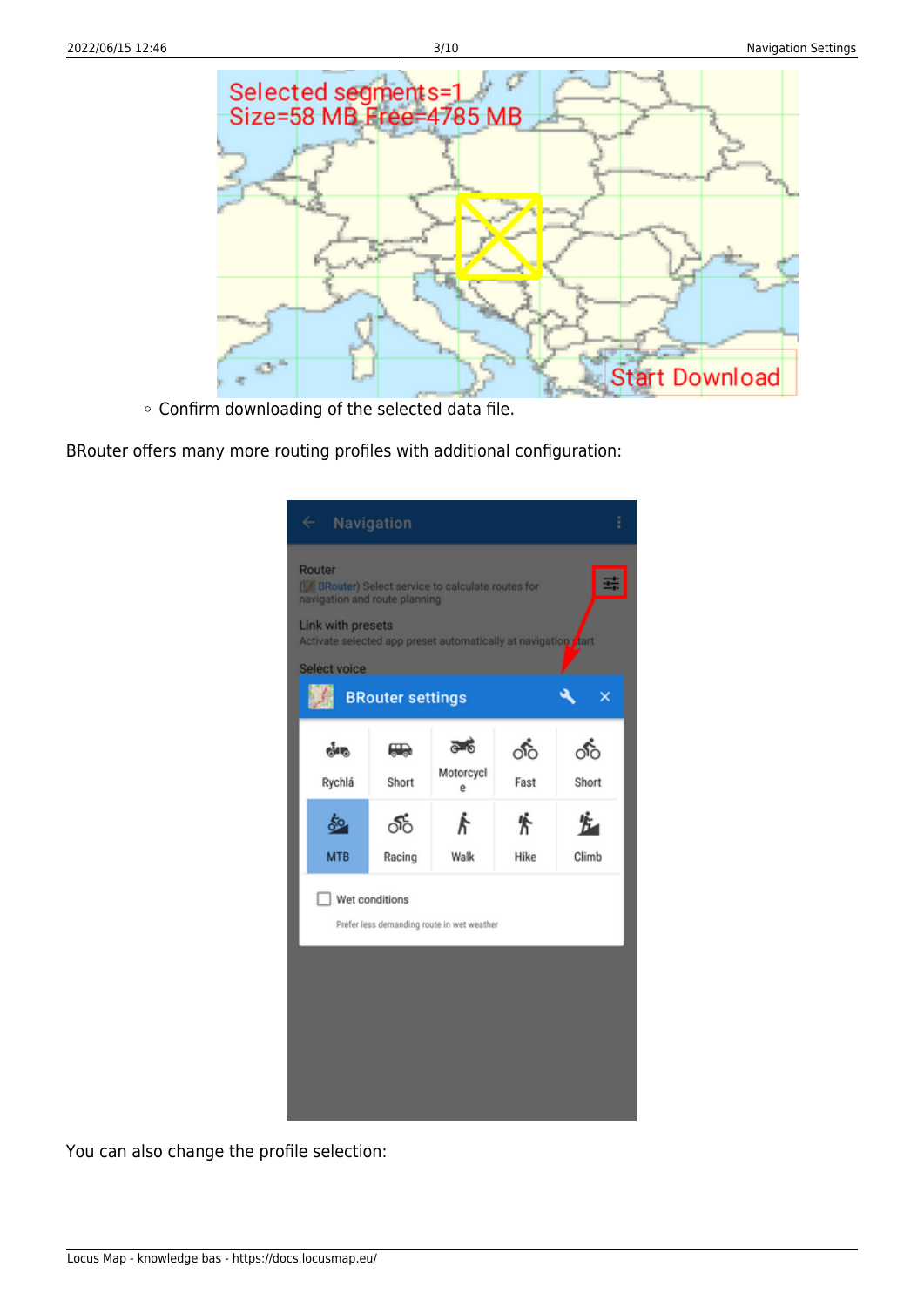

#### **Advanced settings**



With these, you can link external profiles to the in-app selection:

tap an in-app profile and select the corresponding external profile from the roll-out selection: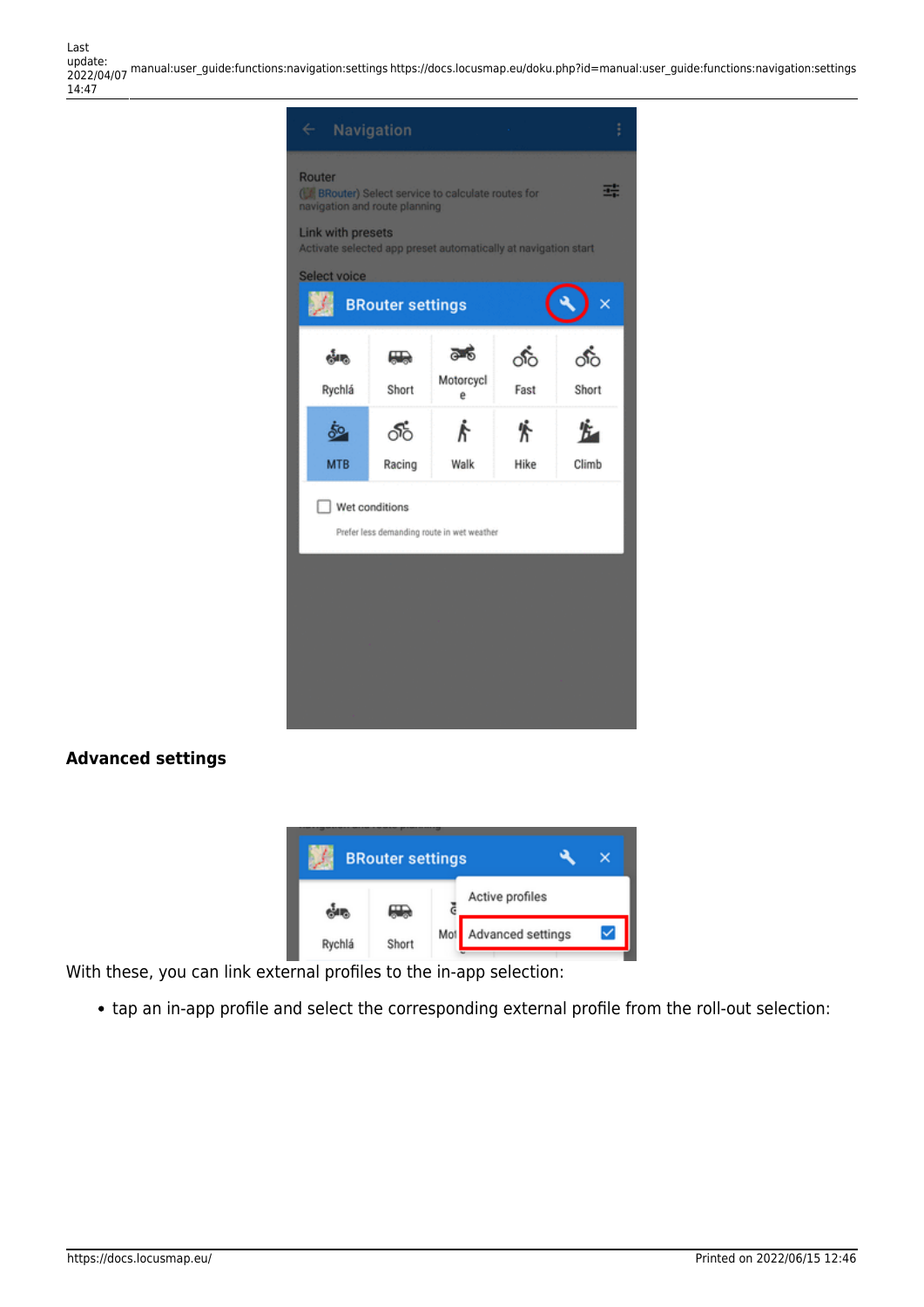

• rename the in-app profile, if necessary



**GraphHopper** - BETA version of an offline version of the routing engine. This option is displayed when a special add-on is installed. More information [here >>](http://forum.locusmap.eu/index.php?topic=4036.0)

### **Link with presets**

Linking with the app **[presets](https://docs.locusmap.eu/doku.php?id=manual:user_guide:settings:presets)** enables **fast re-setting of the whole app after the navigation start** so that its preferences are **better suitable for navigation**. E.g. cursor is shifted, map rotation is on, the screen is turned permanently on etc. Three most used navigation profiles can be linked walking, biking and motor vehicle: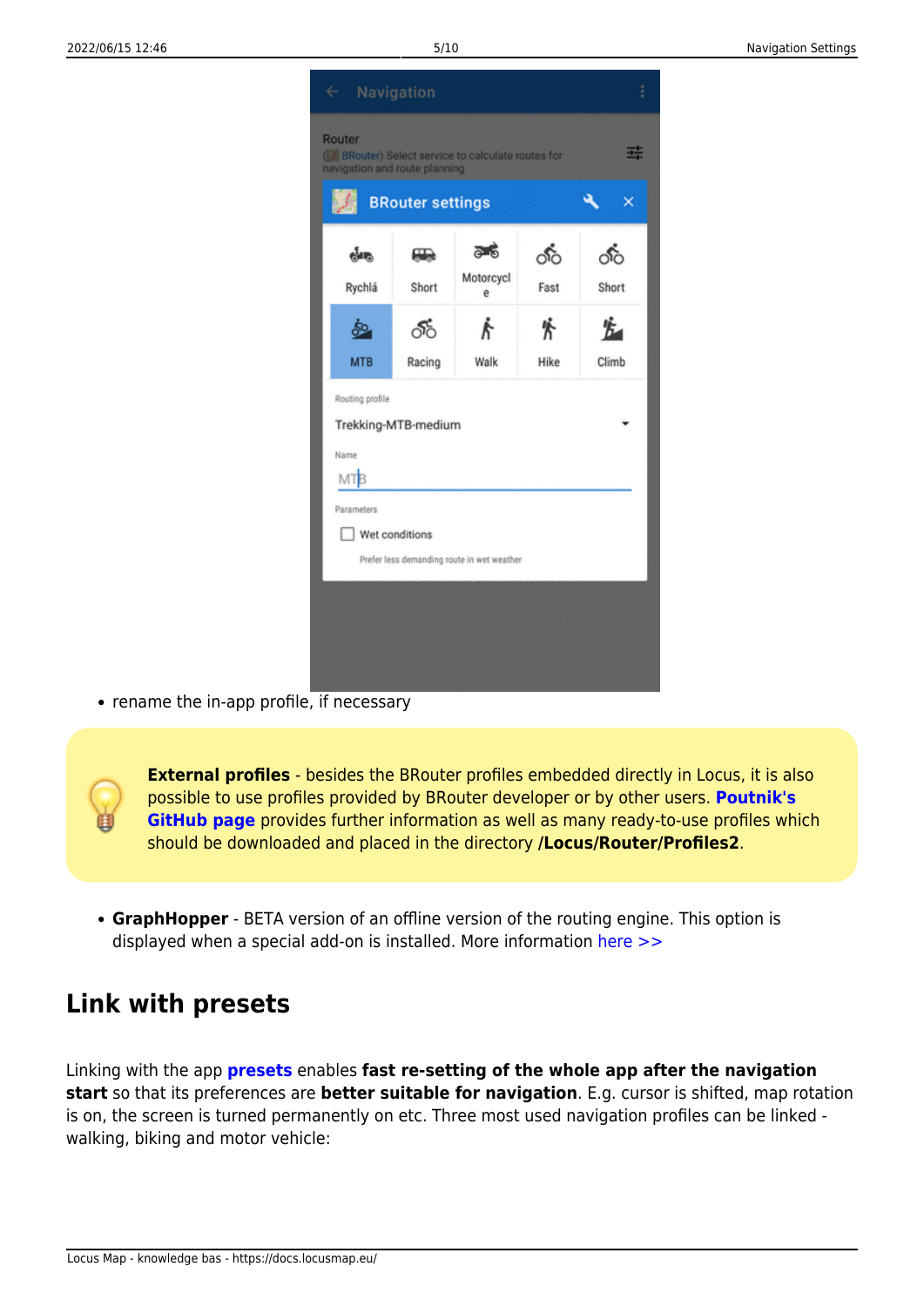Last<br>update: update: 2022/04/07 manual:user\_guide:functions:navigation:settings https://docs.locusmap.eu/doku.php?id=manual:user\_guide:functions:navigation:settings 14:47



### **Select voice**

- **No voice** voice commands are disabled
- **Text-to-speech** Android text-to-speech automatic system. TTS voice can be set in **[Language&Units](https://docs.locusmap.eu/doku.php?id=manual:user_guide:settings:lang_units)** settings section.

It is possible to download other voice sets from [Locus Store > Features](https://docs.locusmap.eu/doku.php?id=manual:user_guide:locus_store).

### **Route re-calculation**

#### **AUTOMATIC**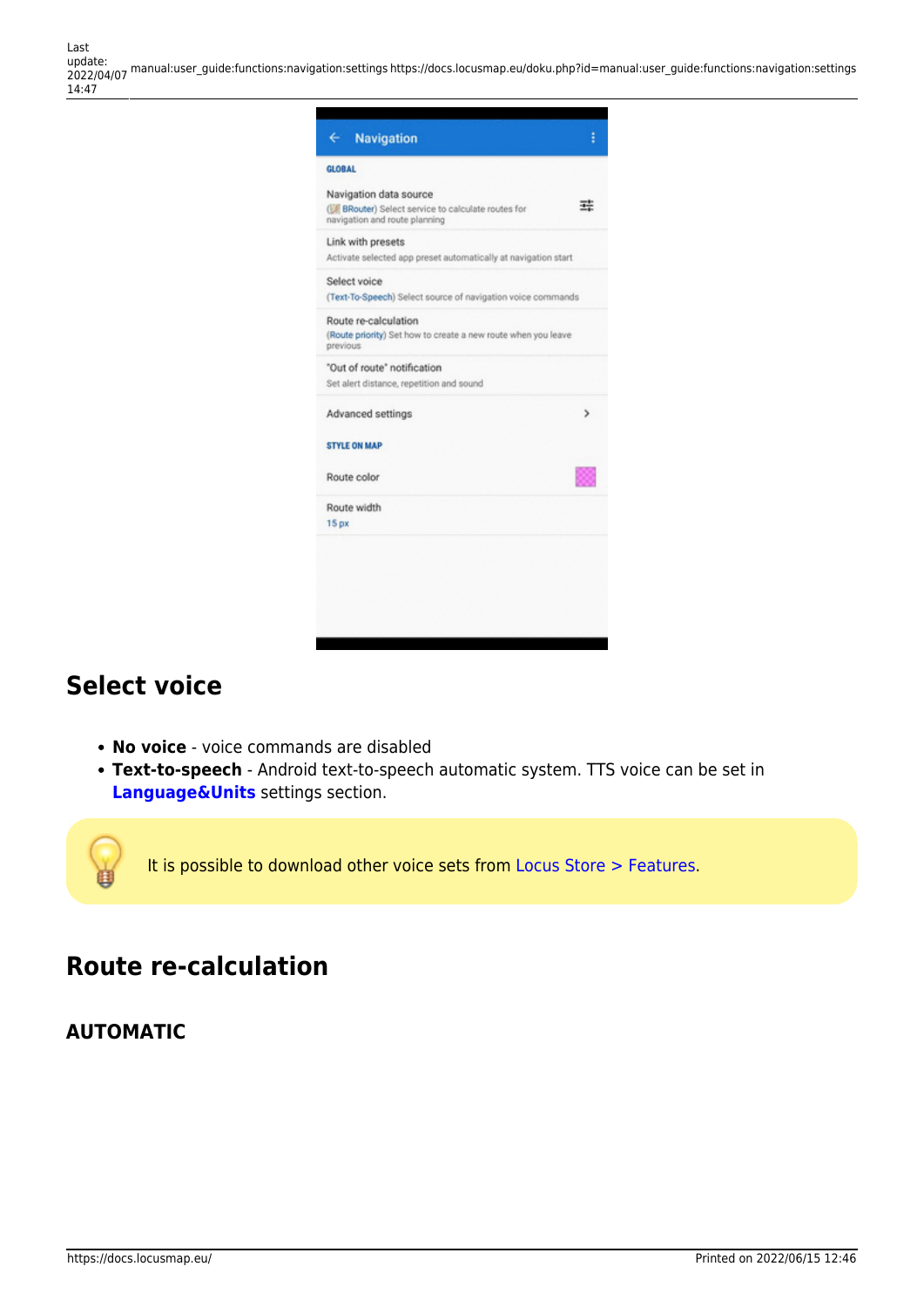

Navigation route is recalculated automatically if the deviation from the former route is greater than the parameter **distance for recalculation**. If you don't follow the recalculated route, Locus Map will recalculate it **once again after 30 seconds**. You will need **internet connection** in case an **online routing service** is selected (e.g. GraphHopper Online or YOURS). For **[offline routing](https://docs.locusmap.eu/doku.php?id=manual:user_guide:functions:navigation:point-to-point#offline_navigation)** it is necessary to additionally download and install **BRouter** co-app and download **offline routing data**. There are 3 options:

- **No auto recalculation** the function is switched OFF Locus switches to guidance to the nearest point of the original route
- **Point priority** Locus recalculates the route to the nearest transit (or 'via') point on the planned route. If there are no 'via' points, it recalculates the route to the final point.
- **Route priority** used when you deviate from the original line and want to get back to it Locus navigates you to the original line as soon as possible and on the nearest place - the line (route) matters.

#### **MANUAL**

Settings for manual recalculation that can be triggered from **[navigation panel](https://docs.locusmap.eu/doku.php?id=manual:user_guide:functions:navigation#control_menu)**.

### **Out of route notification**

Check this option if you want Locus Map to warn you when you **accidentally leave your route**. Set the alert **distance**, alert **repetition** and **type of sound** (beep, voice…):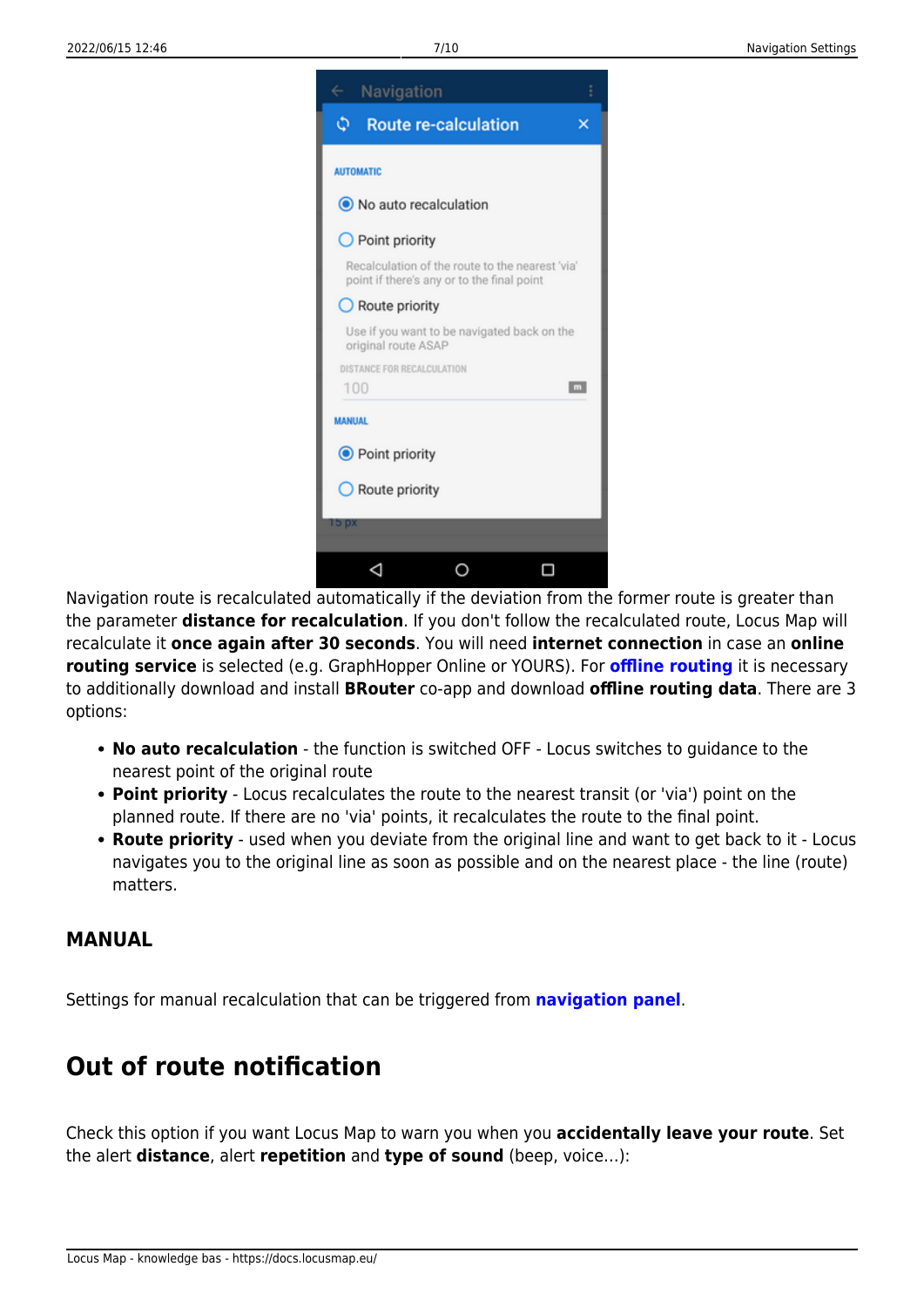Last<br>update: update: 2022/04/07 manual:user\_guide:functions:navigation:settings https://docs.locusmap.eu/doku.php?id=manual:user\_guide:functions:navigation:settings 14:47



### **Line style**

| <b>Line style</b>                       |                                                          |
|-----------------------------------------|----------------------------------------------------------|
| <b>O</b> Basic                          |                                                          |
| differentiation of already driven route | Contrast and width optimized for the best visibility,    |
| Route color                             |                                                          |
| Route width                             | 15.0                                                     |
| Custom                                  |                                                          |
|                                         | Set all style parameters according to your topical needs |
|                                         | 6 px                                                     |
| Keep original                           |                                                          |
|                                         |                                                          |

- **Basic** in default settings, the line width and color it is optimized for the best visibility. Anyway, it is possible to change them.
- **Custom** you can set all parameters of the line style Locus Map offers in its **[line style editor](https://docs.locusmap.eu/doku.php?id=manual:user_guide:tracks:management#style_editor)**
- **Keep original** when you navigate an already existing route (imported, planned, recorded track…) and you want to maintain its line style during navigation, select this option.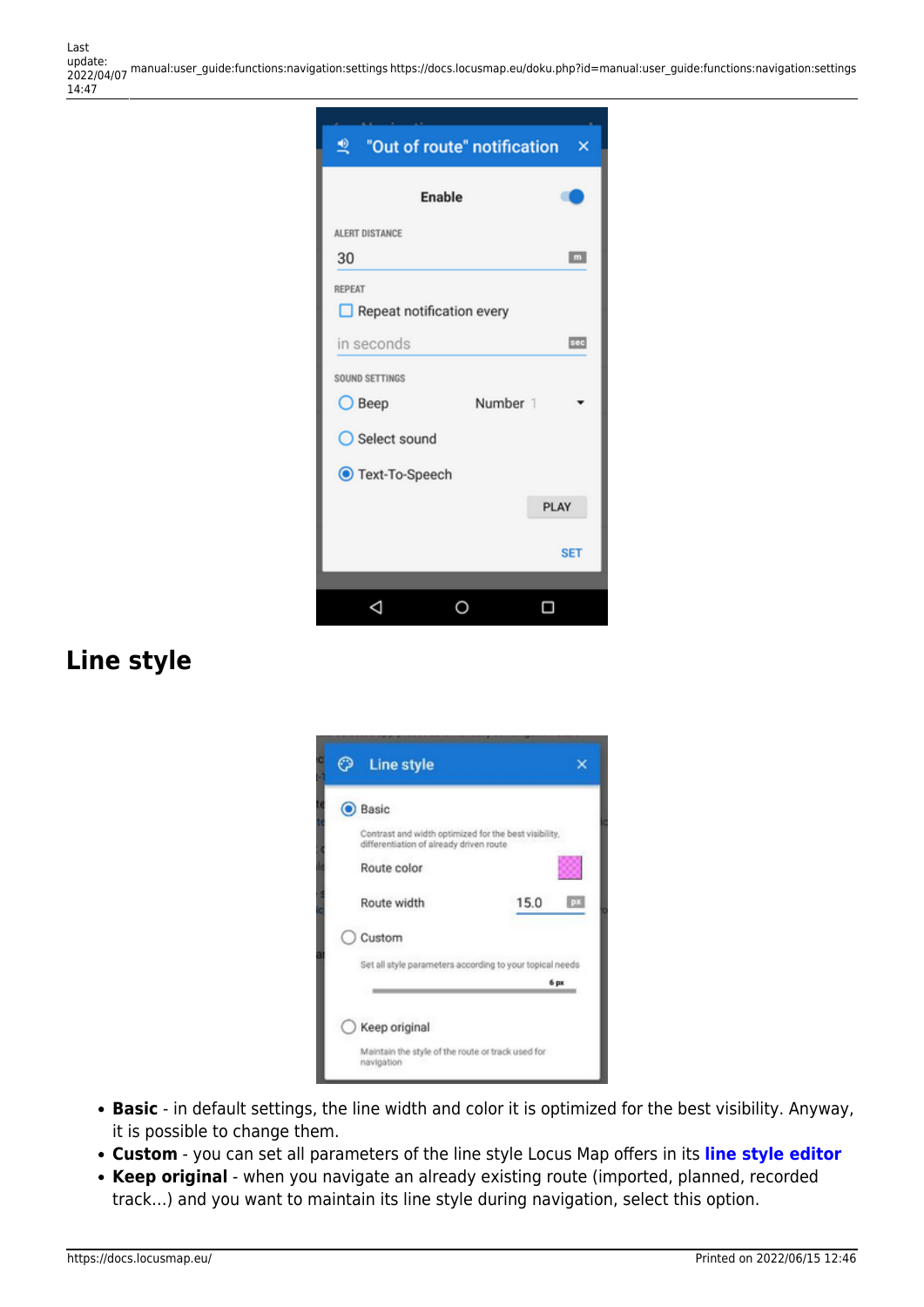## **Advanced settings**

### **Strict route following**

Each route consists of a chain of routepoints (sort of breadcrumbs). This option navigates strictly from one routepoint to another. When you make a deviation, it tries to get you to the last omitted routepoint.



Keep in mind that this feature may come into conflict with your intentions e.g. when making unwanted detour and part of the original route is not accessible - it will keep navigating you to the first missed routepoint. If you want to skip a routepoint, switch it manually to the next **nearest point** in the [Navigation control menu.](https://docs.locusmap.eu/doku.php?id=manual:user_guide:functions:navigation#navigation_control_menu)

**This feature does not work when Auto-recalculation with Point priority is ON**.

### **Maximum allowed deviation**

Sets maximum allowed deviation from the route before switching navigation to guidance

### **Snap to route**

Ignores slight inaccuracies of GPS positioning and maintains the navigation cursor position on the navigated route

### **Frequency of commands**

Manually drawn or imported routes do not contain navigation commands so when you select navigation along such a route, Locus has to generate the navigation commands according to the shape of the line. This setting defines how often you are prompted of direction changes on the route: none - low - medium - high.

#### **Two commands at once**

When two turns of a route follow closely, Locus Map notifies of both of them at once. Unchecking divides the navigation command into two separate ones.

### **Stop navigation at route finish**

When checked, the navigation is stopped and navigation panel removed when you get to the finish of your route